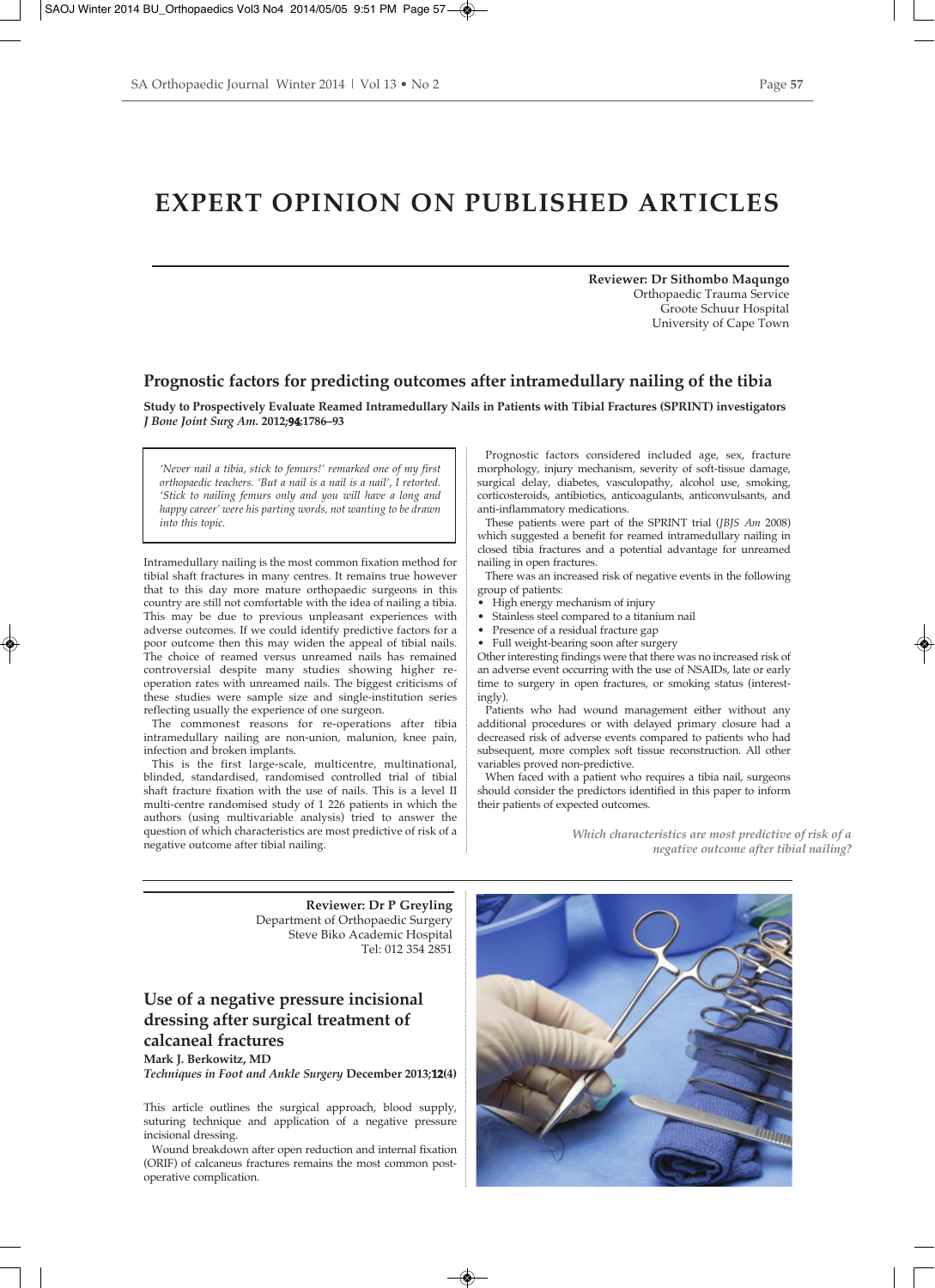Negative pressure wound therapy applied to a closed incision is a relatively new technique, appearing in the orthopaedic literature in 2006 for the first time.

In 2012 a prospective, randomised clinical trial compared incisional negative pressure wound therapy (NPWT) with traditional dressings in patients with lower limb fractures. The study demonstrated a significant decrease in wound complications with NPWT. Calcaneal fractures treated with NPWT developed over 50% fewer infections compared with traditional dressings.

The most commonly used surgical approach is the extended L-shape incision and flap over the lateral part of the heel. There are six angiosomes that supply arterial blood to the foot and ankle. The lateral hindfoot (elevated skin flap) is supplied by the lateral calcaneal branch of the peroneal artery. The skin posterior and plantar to the incision is supplied by the calcaneal branch of the posterior tibial artery. The surgical incision should be placed between the adjacent angiosomes to avoid jeopardising the blood supply to the skin in the watershed zones.

A deep suction drain should be inserted to prevent a haematoma formation beneath the surgical flap.

The skin is closed using the Allgower modification of the Donati vertical mattress suture. This technique does not violate the epidermis on the flap side of the incision.

Application of the negative pressure dressing is as follows:

- Prepare skin with adhesive to ensure an effective seal.
- Apply plastic strips along the periphery of the incision to protect the surrounding skin from maceration.
- Cut petroleum gauze into strips to cover the suture line.
- Cut the black sponge slightly smaller than the petroleum gauze (it does not have direct contact with the skin).
- Cover the sponge with adhesive plastic to create an airtight seal.
- Apply continuous pressure of 75–100 mmHg.
- Remove the negative pressure dressing after 72 hours and apply a dry dressing.

Wound breakdown will never be completely eliminated. NPWT is a technique that can be used to help prevent this troublesome complication.

> **Reviewer: Dr CJ Gräbe**  Suite 7 Faerie Glen Medical Centre Tel: 012 348 5410

# **Long term functional outcomes of resected tarsal coalitions**

**A Khoshbin, PW Law, L Caspi, JG Wright** *Foot and Ankle International* **2013 Oct;34(10):1370–75**

This is a study with one of the longest follow-up reports published on the results of resection of tarsal coalitions (both talo-calcaneal as well as calcaneo-navicular coalitions).

They reported on 24 patients with 32 tarsal coalition resections, (19 CN and 13 TC feet) with a mean follow-up of 13.4 years after surgery. Calcaneo-navicular (CN) and talo-calcaneal (TC) bars are the two most common types of tarsal coalitions, accounting for 90% of all coalitions. It is estimated that only approximately 25% of patients are symptomatic. The goal of treatment is pain relief and improvement of function. The indication for resection as primary treatment is still controversial.



Primary arthrodesis, either subtalar or triple, has been advocated for TC coalitions with a surface area greater than 50% which is calculated as a percentage of the total cross-sectional area of the coalition against the area of the posterior facet. It has also been accepted that CN bar resections have better outcomes than TC bar resections. They compared the outcome following resections of both CN and TC bars and also evaluated the functional outcomes of patients with TC bars greater than 50% in relation to the area of the posterior facet.

The average size of TC bars with respect to the posterior facet was 57.6% with four bars less than 50% and five bars equal to or greater than 50%. In the CN bar resections they used mainly extensor digitorum brevis as interpositional graft. In the TC bar resections they used fat or wax as interpositional material in seven of the 13 cases; in four they used flexor digitorum longus; and in one FHL. In one they did not use any material. Both the CN and TC groups had one calcaneal osteotomy included. For follow-up evaluation they used the AAOS Foot and Ankle module and the Foot Function Index. No correlation was noted between the outcome scores and size of the TC coalitions. There was also no difference in the outcome scores between the TC and CN groups. The TC coalitions with hind foot valgus less or equal to 16° had comparable outcomes to those greater than 16°. The study demonstrated that for young adults after surgical resection, the majority of patients had relatively little pain and few functional limitations. The number of patients who ultimately quit their sport was much higher in the non-operative group compared with the operative group.

The results in this article differ from the previous accepted treatment based on the article by PH Wilde which reported much worse results if the coalition area was greater than 50% of the size of the posterior facet. Wilde had a much shorter followup than in the present article. An aspect that was not mentioned in this report but discussed in the article of Wilde is that talar beaking, which was present in 70% of their cases, is a traction spur rather than an osteoarthritic osteophyte and is not an indication for an arthrodesis, but can be ignored. Narrowing of the posterior facet of the subtalar joint is a sign of degeneration of the subtalar joint and is an indication for an arthrodesis. Although they did not find worse results in feet with valgus of the hind foot of more than 16° it is advisable to address excessive hind foot valgus with a medial displacement calcaneal osteotomy for instance, or an arthroereisis procedure when resecting the coalition. In the light of the good long-term results one should consider resection of a bar first and not opt for a primary arthrodesis in a child or young adult. Resection when performed as an initial procedure does not exclude the possibility of a future arthrodesis, if needed.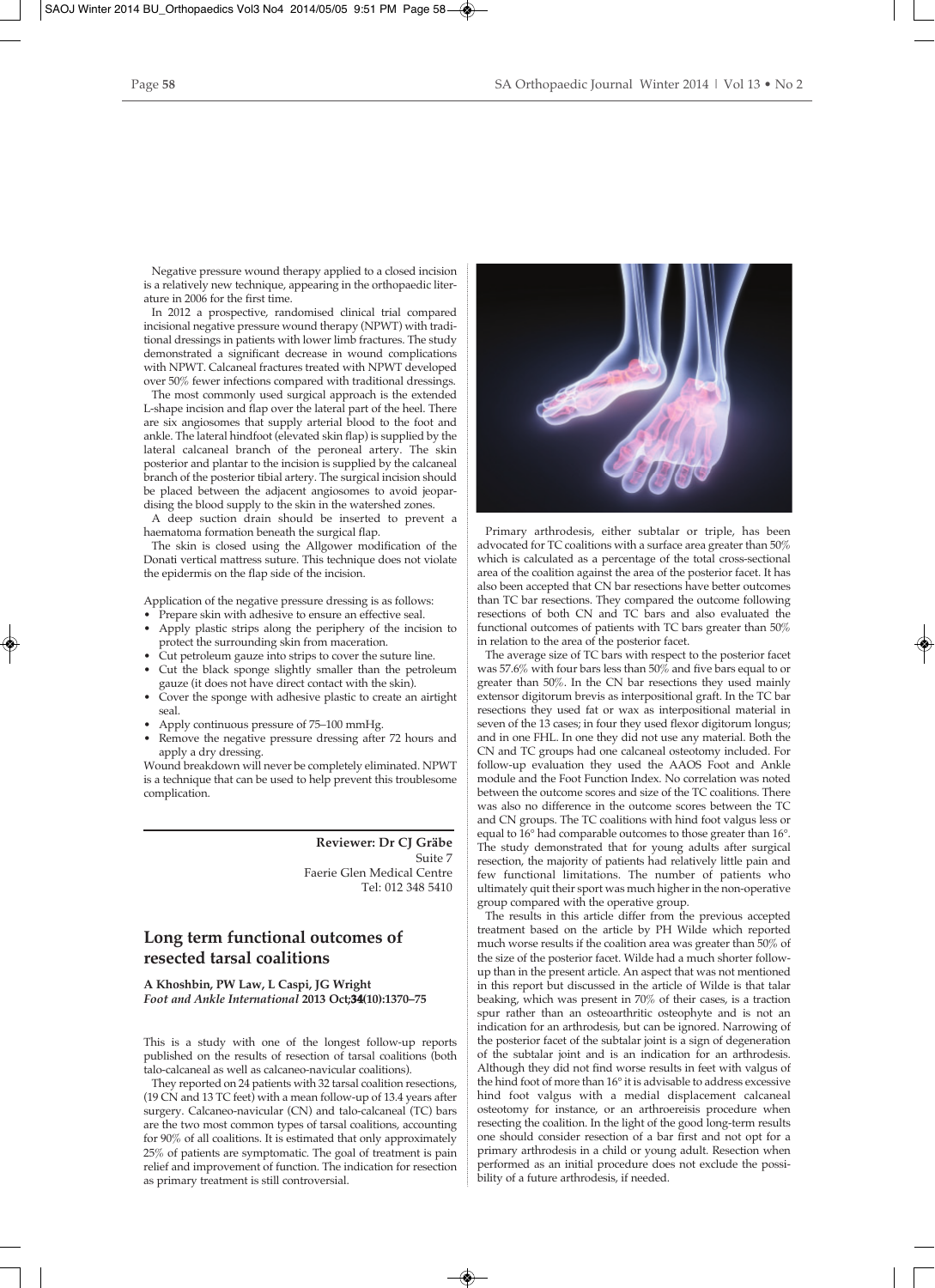### **Reviewers: Dr JF de Beer, Dr T Colegate-Stone, Dr T O'Niel, Dr C v/d Watt**  Suite 4 Bloomberg House Cape Town 021 911 1017

# **Complications and re-operations after Bristow-Latarjet shoulder stabilization: a systematic review**

**Michael J. Griesser, Joshua D. Harris, Brett W. McCoy, Waqas M. Hussain, Morgan H. Jones, Julie Y. Bishop, Anthony Miniaci**

*Journal of Shoulder and Elbow Surgery* **2013;22:286-292**

Bristow-Latarjet surgery for shoulder instability has undoubtedly become more popular for those patients with recurrent instability and associated significant bone loss. This systematic review by Miniaci *et al* provided some very interesting findings and conclusions. Such a potentially high impact factor study deserves a degree of scrutiny to best interpret its results, certainly with its conclusion suggesting an overall complication rate of up to 30%.

#### **Study design**

The design of the review is of interest. The systematic review had a broad remit of analysing any studies published regarding primary Bristow or Latarjet procedures.

The inclusion criteria were very broad and there was no direct effort to assess whether the patients who underwent Bristow or Latarjet surgery had comparable indications or glenohumeral bony changes. No mention was given to the demands of the patient population. Elite athletes and patients in the general population may present with similar pathology; however, they have markedly different needs and expectations.

No discrimination was made regarding the expertise or experience of the surgeon performing the operation. Latarjet surgery is a demanding procedure requiring a diligent surgical approach and dissection, bone and bed preparation and screw placement.

There was a lack of information in the analysis regarding the specific technicalities of the surgery performed. Critical analysis of the steps of the surgical approach was not performed. This meant that details were missed regarding coracoid preparation, musculocutaneous nerve dissection, the number of coracoid screws used and whether these were uni- or bicortical. Also not discussed in the analysis of the individual studies was whether subscapularis was taken down or split or whether the capsule was taken or discarded.

These are all important considerations as they significantly alter the efficacy of the procedure and in turn change the potential complication profile of it. Another important consideration was the method of surgery – open or arthroscopic. Currently only two centres, Boileau and LaFosse, are able to offer meaningful results regarding their experience with this. The conclusion that arthroscopic Latarjet offered fewer complications is potentially confusing. This is because these accepted centres of excellence do not represent the experience or abilities of the average shoulder surgeon. The patient age range is also wide, from 8–69 years. This provides significant heterogeneity to the study population, and performing Latarjet surgery on skeletally immature shoulders is not something practised or advocated by the senior author.

Rehabilitation is of crucial importance to patients following this surgery but is known to be diverse in its timescale and structure. This in turn provides problems with comparing results between the different studies and this is not addressed by the systematic review.

### **Consideration of individual complications**

The study quoted an overall summative risk of 30% regarding Bristow-Latarjet surgery. The study did not stratify the complications but gave each equal weighting irrelevant of the rarity or relevance to the patients' return to activity. These complications will be discussed in turn with respect to the senior author's experience.

Some of the documented risks were in keeping with what is seen globally. This includes the documented low infection and haematoma risk. The senior author routinely uses a drain in an attempt to attenuate haematoma formation. Other complications discussed were of greater interest. The quoted fibrous and nonunion rates were higher than expected. It is felt that optimising block and bed preparation for good surface apposition along with the use of two bicortical screws help mitigate these concerns along with coracoid lysis. The senior author routinely uses two bicortical screws and has found this sufficient even in the higher demand elite athletes.

Neurovascular injury is always a consideration for all surgeons and so must be respected. The rates quoted by the review are out of character for the procedure in the senior author's experience. In his practice the musculocutaneous nerve is always dissected and simulated to ensure its integrity during coracoid harvest and mobilisation. The axillary nerve is not routinely seen but lies approximately only 1.5 cm away from the glenoid so careful retraction is advised. Suprascapular nerve injury is unusual but is possible at the spinoglenoid notch with inadvertent drill or screw placement. Brachial plexus injury is very unusual. The thought here is that the surgeon is generally safe with regard to the plexus when the coracoid is still attached; the danger time is post detaching the glenoid block and as such judicious use of traction at this point is crucial. Post-operative subscapularis rupture should be rare especially if the subscapularis is split. A rupture of the tendon implies rupture secondary to detachment post repair. The senior author's technique is to therefore split the tendon to facilitate coracoid mobilisation. The review does not include osteoarthritis as a complication. This is of interest as this is an accepted risk in this population and would be of interest to see what rates are seen in these study populations. Other rare events such as death and ventricular tachycardia are not generally regarded as orthopaedic-related events and as such are not felt to be of note in discussing with the patient. As the majority of the patients requiring Latarjet are young and many are active sportsmen and women it is of relevance if they failed to return to sports. This could be considered as a more practical and meaningful complication to both the surgeon and patient. This was not considered though in the systematic review.

Overall this study has added more data to the topic of Latarjet surgery; however, the reported overall complication rate of 30% is high and must be interpreted carefully. Potentially use of stricter inclusion and exclusion criteria to more sharply define and limit the study population to open Latarjet procedures performed only by trained subspecialist shoulder surgeons could be of more merit. Despite this the study does provides evidence that such surgery should really only be performed by appropriately experienced subspecialty surgeons and is not one for the generalist.

*Such a potentially high impact factor study deserves a degree of scrutiny to best interpret its results, certainly with its conclusion suggesting an overall complication rate of up to 30%*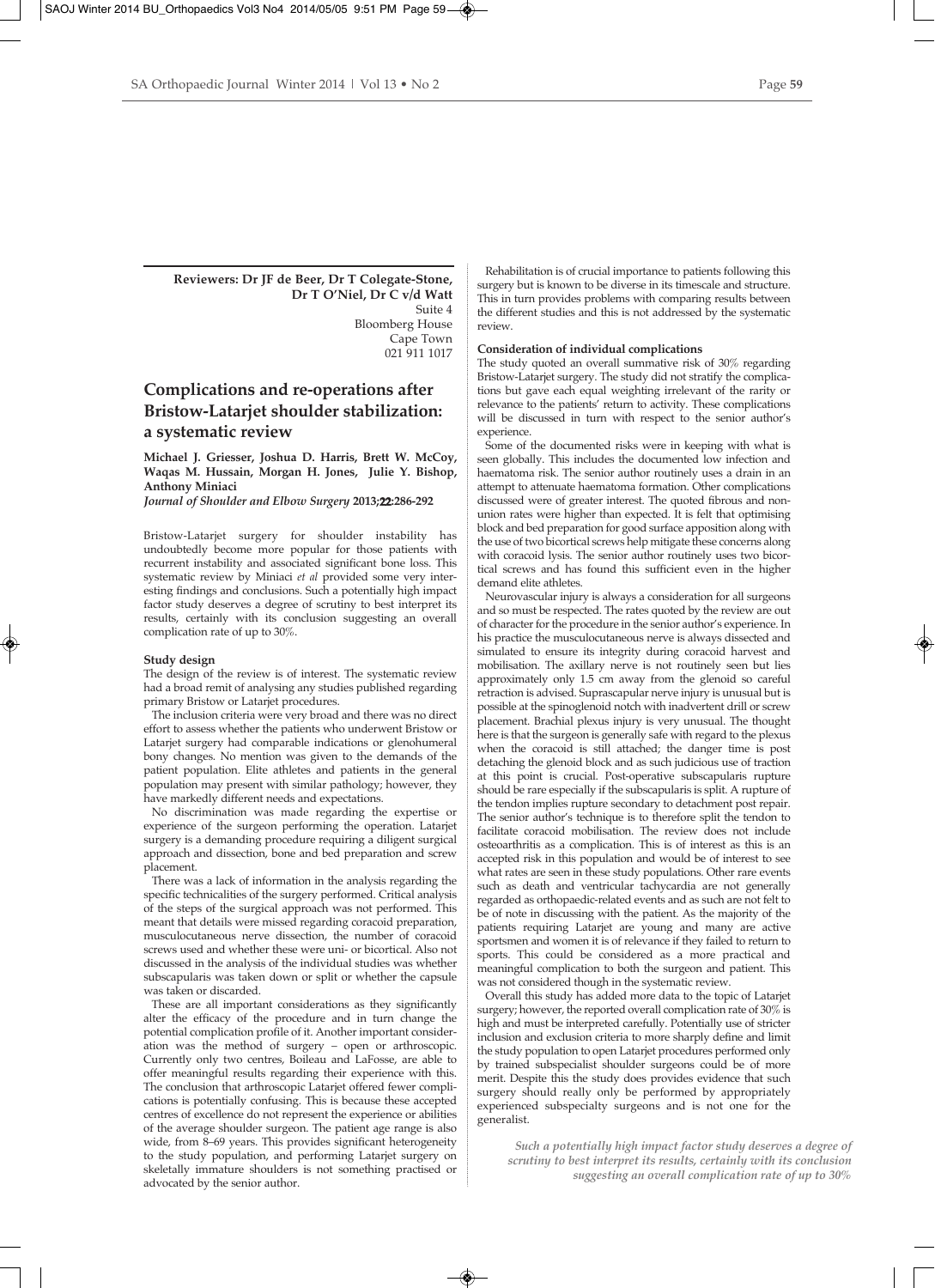**Reviewer: Dr AA van Zyl** Orthopaedic Surgeon Louis Leipoldt Hospital Bellville Tel: (021) 949 8080

# **Complications after open reduction and internal fixation of ankle fractures in the elderly**

**Michael J Lynde,Travis Sautter, Graham A Hamilton, John M Schuberth** *Foot and Ankle Surgery,* **June 2012;18(2)**

This is a retrospective study of 216 patients over the age of 60 years (mean age 70 years) who underwent an open reduction and internal fixation for an ankle fracture. Although it is a retrospective study with some limitations, it looks at three very relevant questions, namely:

- 1. Is there a higher risk of complications after open reduction and internal fixation of ankle fractures in the elderly because of the co-morbidities associated with advanced age, for instance osteoporosis (with possible resultant hardware failure)? They found that although the complication rates were higher with increased age (and with associated comorbidities), it was only slight and not of statistical significance. The most common complication was wound dehiscence (9.9%) with the diabetic patients especially at risk.
- 2. Is it necessary to use a locking plate in the fixation of ankle fractures? They found the conventional non-locking plate to be adequate, with no higher risk of hardware failure compared with the locking plate in this series.
- The third question they looked at was the risk of early weight bearing in this population (where non-weight bearing mobilisation is extremely difficult). They found that there was no higher incidence of hardware failure in the group that ambulated full weight bearing within the first 2 weeks postoperatively (45 cases). It must be said though, that they were all protected in a short leg walking cast. They also didn't mention the exact type of fracture in these cases.

Although there is some controversy about these fractures in the elderly, the article shows that the results of surgery can be relatively predictable with an acceptable complication rate, and that the use of conventional non-locking plates would be adequate.

*The most common complication was wound dehiscence (9.9%) with the diabetic patients especially at risk*

**Reviewer: Dr JJ van Niekerk** PO Box 650819 Benmore 2010 Tel: (011) 883 1719 Fax: (011) 884 2349

# **Conversion arthrodesis for failed first metatarsophalangeal joint hemiarthroplasty**

### **David M Garras, Joel B Durinka, Michael Bercik, Adam G Miller, Steven M Raikin** *Foot & Ankle International,* **September 2013;34:1227**

This article, reporting on work done in Philadelphia and surgery carried out by SM Raikin is a well-written article.

They looked at the problem of people who had replacement arthroplasties at the MP joints of the big toes for hallux rigidus and now had problems related to the implant. They confined the article only to patients who had had a replacement of the base of the proximal phalanx of the big toe. The reason for this was that the other types of implants caused even more bone loss and they wanted to have a group of patients that were reasonably homogenous to give a clearer picture.

They had 21 patients, all of which went on to fusion, and 18 were available for full follow-up.

The surgery required was always a bone graft but it could be with local cancellous bone or a tricortical graft from the pelvis where there was between 8 and 18 mm of shortening that had to be corrected.

Of interest is that they had patients who, in spite of the implant only being at the base of the proximal phalanx, had severe erosion of the metatarsal head with shortening of the ray.

In the cases with severe shortening a plate was used and the time from the first operation to conversion was somewhere between 3 and 168 months, but 72% had failure of the hemiarthroplasties within the first three years.

A large number of the patients required further osteotomies of the lesser metatarsals for transfer metatarsalgia, caused by the relative shortening of the first ray.

The other interesting fact is that men had earlier breakdown of the arthroplasties but their recovery was quicker and they healed well. They also needed less bone grafting.

The article is well written and gives a good warning of the potential dangers of this procedure.

The authors make the point that when an arthroplasty has been performed and it appears to be showing signs of loosening or erosion, conversion of a fusion should be done earlier rather than later.

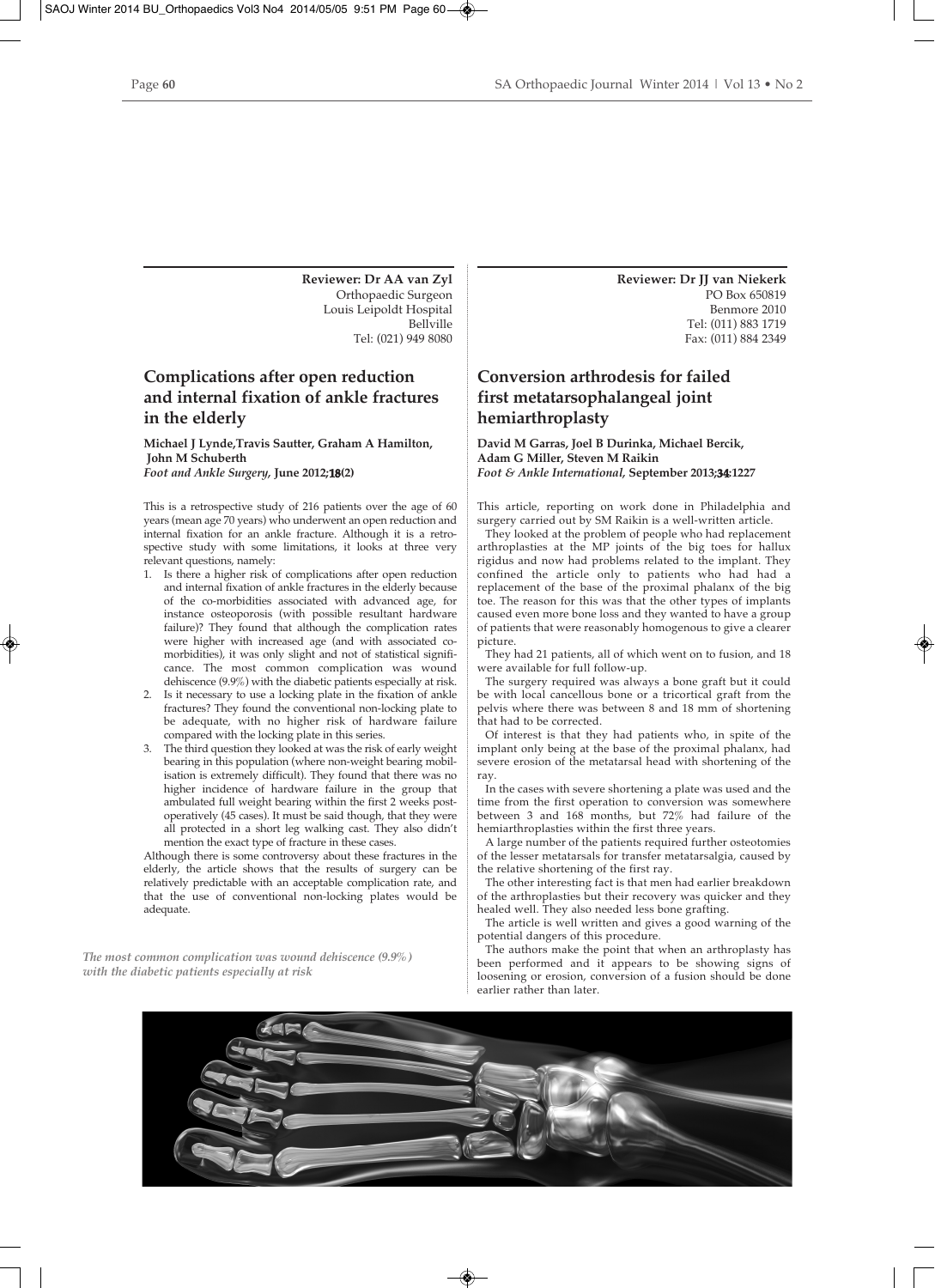### **Reviewers: Prof CJ Grobbelaar**  PO Box 618

West Coast Village 7433 Tel: 082 551 6111

### **Dr TA du Plessis**

Gammatron (Pty) Ltd PO Box 1271 Kokanje 0515 Tel: 082 774 7197

# **Evaluation of oxidation and fatigue damage of retrieved Crossfire polyethylene acetabular cups**

**Barbara H. Currier, John H. Currier, Michael B. Mayor, Kimberly A. Lyford, John P. Collier and Douglas W. van Citters**

*J Bone Joint Surg Am***, 2007;89-A:2023–29**

#### **Summary of the article**

The purpose of this study was to evaluate retrieved Crossfire acetabular cups to determine whether they have oxidised *in vivo*, to what extent correlation was found with polyethylene degradation and the extent of expected clinical compromise. The study was particularly aimed at proving that more oxidation *in vivo* correlates statistically with a higher degree of polymer structural degradation and consequently higher expectancy for clinical failure.

The difference between Crossfire polyethylene crosslinking (CPC) and other methods (supposedly American) is pointed out in the paper. In the CPC process rod bar stock was gamma irradiated to 75 kGy and then annealed at 130 °C, after which the machining into acetabular cups was carried out. This was followed by gamma sterilisation to an additional 30 kGy. The polyethylene was thus exposed to a total absorbed radiation dose of 105 kGy – resulting in a polymer with a much higher degree of long-lived free radicals in the polymer compared to that of the gamma sterilisation process alone.

#### **Appraisal**

The authors did well with the first objective, proving a high oxidation level with the Crossfire technique; however, in respect of the *'clinical performance'* no results were reported in the study – the latter being a purely engineering assessment.

We agree fully with the last remark of the authors that materials with a limited clinical history should be monitored carefully to ensure an effective performance in patients. The authors seem to be uncertain about the absorbed radiation dose administered – a critical factor in assessing the CPC technique of crosslinking. We agree that an absorbed gamma irradiation dose of only 105 kGy in the absence of any mediating crosslinking agent is not enough to ensure an effect of a 'high' degree of crosslinking in the polymer.

*The study was particularly aimed at proving that more oxidation in vivo correlates statistically with a higher degree of polymer structural degradation and consequently higher expectancy for clinical failure*

In addition, the CPC technique results in a serious problem – long-lived free radicals resulting in the oxidative degradation of the polymer and the ensuing clinical problems.

We have demonstrated as early as 1974 that the presence of a gaseous mediating agent during the gamma crosslinking eliminates both these obstacles. Furthermore, in the CPC technique, no indication is presented on the annealing process – a critical step. Should the gamma crosslinked bar stock be annealed in the presence of oxygen (air), the polymer will be oxidised even *before* the prosthesis is machined from it – especially on the surface!

#### **Methods and materials**

A total of 12 retrieved Crossfire cups were received from various surgeons and hips were revised from 1–5.3 years post operation – thus a mean of 2.3 years to failure.

Examination of the 12 cups was done for:

- Fatigue damage (structural degradation) visual inspection by Nikon 10x dissecting microscope.
- Oxidation: Done by means of spectroscopic infrared analysis and the pattern of *in vivo* changes determined according to the relevant ASTM standard.
- Statistic evaluation: Employing the Spearman rho method correlation between time *in vivo*, structural degradation (delamination, pitting and cracking). The wear measurement method is not mentioned.

### **Appraisal**

The authors are obviously qualified materials experts. There is no reason to doubt the accuracy and standards of their methods. The choice of statistical models is important and the Spearman rho correlation method was probably the right choice for a non-linear (monotonic) subject such as this study. It has to be pointed out, however, that the choice of our statistics department at the University of Pretoria remains the Pearsons' and not the Spearmans' rho. (The Pearsons' rho is particularly useful in smaller series, on condition that the correlation is linear, which, unfortunately, is not the case with the CPC study.)

### **Results**

Six cases exhibited fatigue damage, five cases showed clear impingement, and five showed instability (two with signs of impingement). There was more evidence of oxidation in exposed parts of the cup, while oxidation was least obvious in the articular area – apparently protected by the femoral prosthesis head. The Spearman rho showed strong correlation between time *in vivo* and the structural degradation effects of oxidation.

### **Appraisal**

- This is not a traditional series at all and no clinical evaluation is possible. The small cohort of 12 cases might have 12 from 100 (12%), which would imply extremely poor results with a very high failure rate and a 2.3 years life span. On the other hand, 12 from 1 000 (1.2%) would have been a much better result! Regrettably, we just haven't got these figures and no clinical appraisal is possible.
- No comparisons could be made between the results from the Crossfire gamma crosslinked polyethylene cups and any other series. On the strength of this investigation there is simply no other comparable series in this study. There is thus a tendency to become anecdotal.
- The series was marred by the selection of an extremely unstable prosthesis. The cups are obviously very shallow, the heads are small and we don't know the diameter of the neck (probably too thick). Almost 50% instability in only 3 years after surgery is unacceptable and should be withdrawn from the series. Subluxation and impingement can increase the polyethylene damage and confuse the issue.